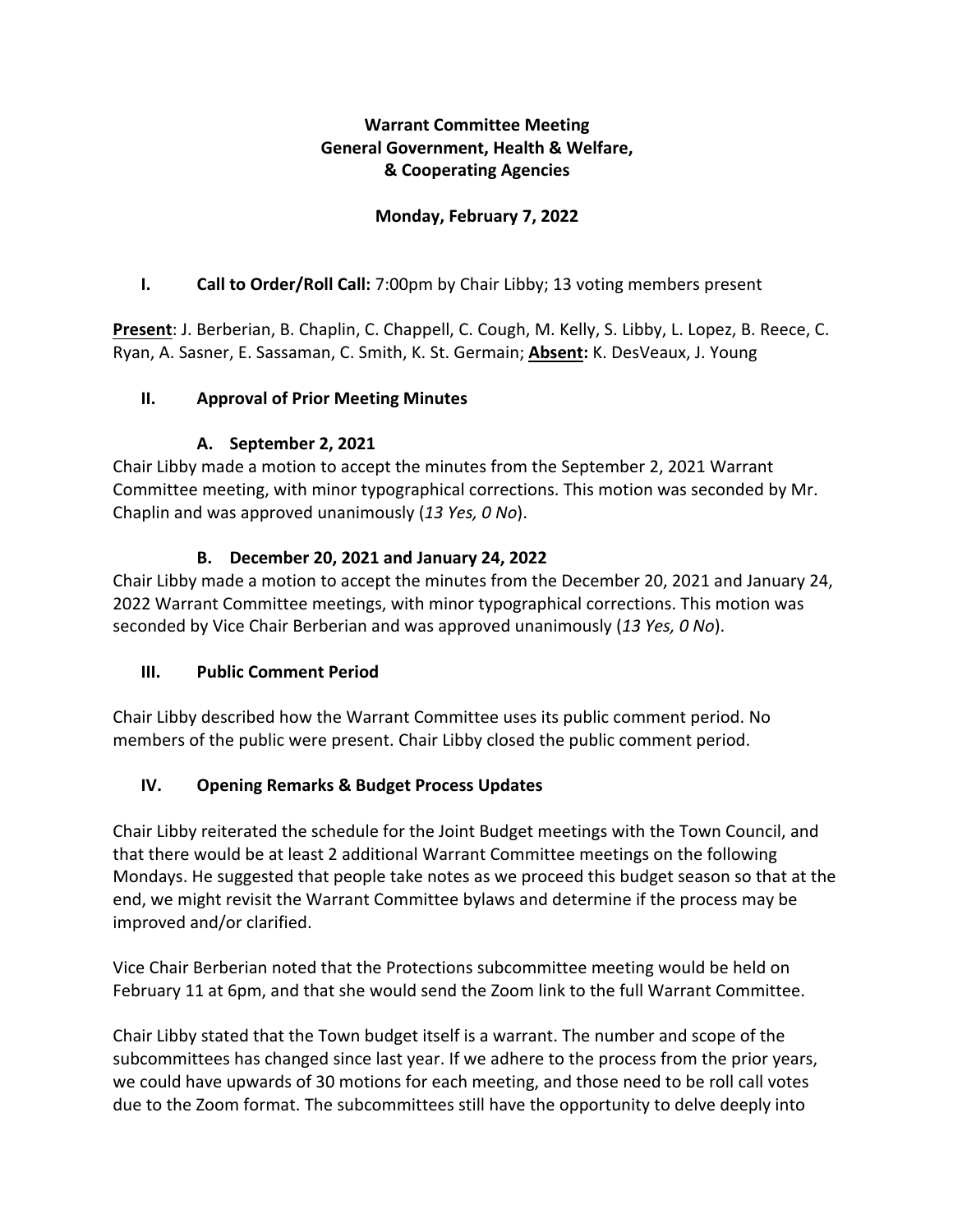their sections of the budget. Each motion tonight will cover all portions of its respective department: revenue, expenses, and CIP. There are still opportunities to recommend changes to the presented budgets. In that case, Chair Libby suggested using a motion to separate the combined motion into two parts, one of which would remain unchanged and the other would be amended. If the motion to amend the motion fails, then the vote proceeds on the original motion.

Mr. Chaplin made a motion to move the start times of the next two Warrant Committee meetings from 7pm to 6pm. This motion was seconded by Ms. Chappell and was approved unanimously (*13 Yes, 0 No*).

Chair Libby turned the meeting over to Ms. Chappell, Chair of the General Government, Health & Welfare, & Cooperating Agencies subcommittee

# **V. Subcommittee Findings and Recommendations**

# **A. Planning Department**

Chair Chappell moved and Ms. Kelly seconded a motion to recommend to the voters of Bar Harbor the entire Planning Department budget for FY23 as presented and amended by the Town Council on February 3, 2022.

Mr. Cough noted that he would like to make a motion to reduce the 5.9% salary increase to 4% across the municipal budget. Ms. St. Germain suggested that this might require separating the expenses of the Planning Department from the rest of that Department's budget. Vice Chair Berberian stated that there was still a motion on the floor, which may be subject to amendment. Mr. Sutherland suggested that the amendment could be debated and then if voted for, it would become part of the original motion. If the amendment failed, the vote would return to the main motion. Mr. Cough made a motion to amend the main motion on the floor by modifying the Planning Department expenses by adjusting the salary increase from 5.9% to 4%. Without a second, this motion failed. The main motion remained on the floor. *The original motion passed (12 Yes, 1 No).*

# **B. Finance Department**

Chair Chappell moved and Ms. St. Germain seconded a motion to recommend to the voters of Bar Harbor the entire Finance Department budget for FY23 as presented and amended by the Town Council on February 3, 2022.

Chair Libby reviewed which sections of the municipal budget were included in this motion and where they were located in the budget book. Chair Chappell noted some items that came up during the subcommittee meeting: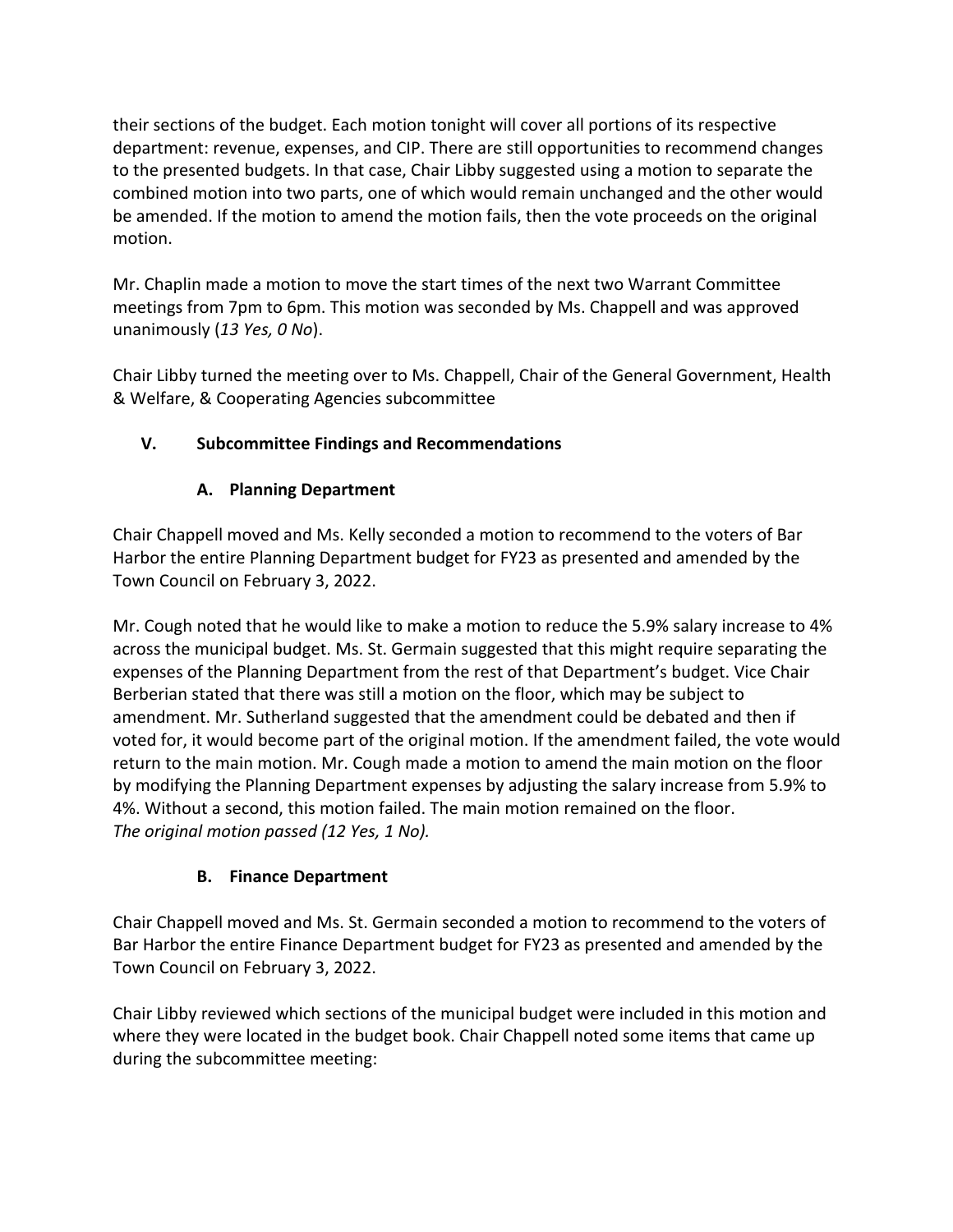- Operating transfers: If amendments are made to the cruise ship or parking fund amounts, these numbers may need to change. This could require an additional subcommittee meeting.
- Union negotiations: A motion may need to be made to specify the final number in the budget.
- More information was requested about what was paid for from the advertising budget line and about the expenses in the technology division.

Chair Chappell noted that these questions did not preclude the subcommittee from proceeding with its vote. Chair Libby stated that historically the Warrant Committee didn't begin meeting until mid-February and its budget process continued through the end of March. The budget at that point was more finalized, and there was time to review changes. To remain consistent with our duties, we may need to have the General Government subcommittee reconvene to review amended budget numbers and have those recommendations voted upon by the full Warrant Committee.

*The motion passed (12 Yes, 1 No).*

# **C. Town Clerk Department**

Chair Chappell moved and Ms. Reece seconded a motion to recommend to the voters of Bar Harbor the Town Clerk Department budget for FY23 as presented and amended by the Town Council on February 3, 2022.

Chair Chappell noted that no issues were raised other than the municipal salary increases. Chair Libby asked Mr. Cough if he would like to share his concerns about the salary amounts. Mr. Cough responded that he was trying to decrease the budget a bit and thought that a 4% salary increase was fair.

*The motion passed (12 Yes, 1 No).*

# **D. Town Manager Department**

Prior to a motion about the Town Manager Department from Chair Chappell, Mr. Cough stated that he may have a conflict of interest with this section of the budget as an immediate family member receives a Town Council stipend.

Chair Libby asked the Warrant Committee if Mr. Cough had a conflict of interest. He added that the money received by Town Council members is not a salary but a stipend. Ms. Reece noted that there was no change in that line item, and it is the same every year. Ms. St. Germain agreed. Chair Libby noted that the amount of the stipend is in the Town Charter and appreciated the discussion. It was determined that Mr. Cough did not have a conflict of interest (*1 Yes, 11 No*).

Chair Chappell moved and Ms. St. Germain seconded a motion to recommend to the voters of Bar Harbor the Town Manager Department budget for FY23 as presented and amended by the Town Council on February 3, 2022.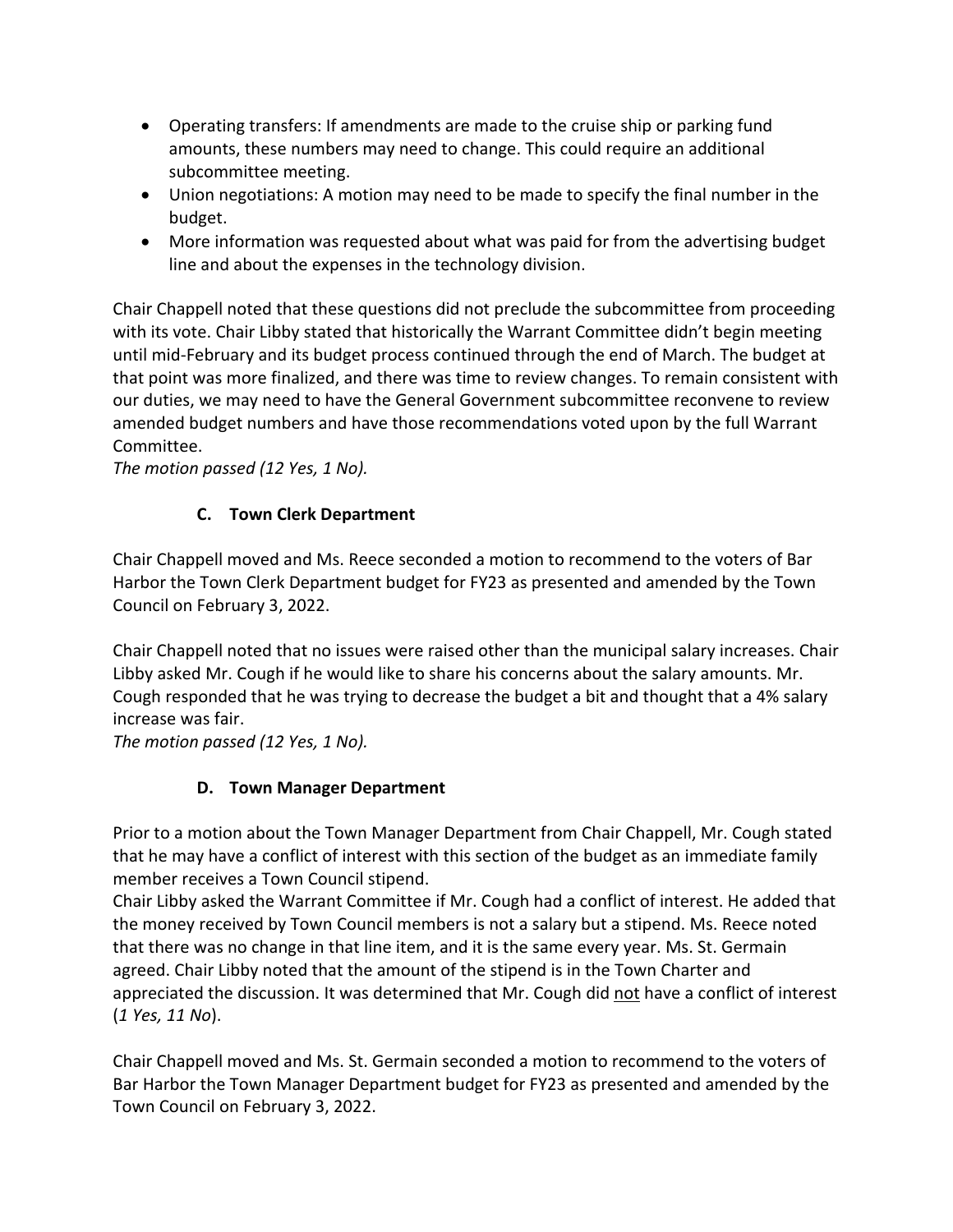Mr. Cough stated that he would like to make a motion to separate the Town Manager expenses from the revenue and CIP to change the line items related to the Sustainability Coordinator and Communications Coordinator positions. His motion would reduce both salaries from \$65,000 to \$50,000 and move the \$15,000 subtracted from each to the contingency fund. If it proved difficult to fill either position in 3-6 months, the Town Council could increase the salaries of the position(s). Chair Libby stated that there was a motion to amend the main motion, and that the amendment applied to the expenses section of the Town Manager budget. The motion was to reduce the overall figure by \$30,000 for the two new positions and move that amount to the contingency fund. This amended motion was seconded by Mr. Sassaman. Mr. Cough stated that he saw this as an option to give the town 3-6 months to save up to \$30,000. Ms. Ryan stated that the salary range for these two positions was \$50,000 to \$70,000 and that to prove the value of these positions, she felt it was important to hire the best employees possible and start with an attractive salary. She noted that there had been a proposal to have one or both new positions part-time, but that could lead to asking the new hires for more effort than we were willing to financially support. She could not support the trial salary of \$50,000. Ms. Sasner stated her agreement and the urgent need to fill these positions. She added that Councilor Hochman had noted that the proposed salary was reasonable given the national median salary for these positions. Chair Libby stated that he appreciated the fiscal restraint in the amended motion, particularly given the feedback about the recent tax assessment increases. However, he said that the town is changing and with it the municipal professional needs. Mr. Cough appreciated those comments, and the need to look for the best candidate. He also had in mind the coming bond for a new school. Ms. Ryan stated that with respect to the tax revaluation, a Sustainability Coordinator could work with and alleviate some work from the Planning Department and give them more time to move forward with their work. Though there may be an initial cost, she felt that these new positions filled in gaps and would be beneficial going forward. Ms. Kelly noted that a Communications Coordinator could provide a better dialog about how the town spends its money, and more people could have a better understanding of how the budget works. The amended motion failed (*1 Yes, 12 No*).

Chair Chappell asked Mr. Sutherland to clarify the CIP revenue. Mr. Sutherland responded that it ties back to what is needed to offset expenditures and that the remainder is funded by property tax. The solar array purchase will be on the June ballot and would be included in nontax revenues. The \$150,000 is from fund balance transfers in. *The original motion passed (12 Yes, 1 No).*

# **E. Cooperating Agencies**

Chair Chappell moved and Ms. St. Germain seconded a motion to recommend to the voters of Bar Harbor the Cooperating Agency budget for FY23 as presented and amended by the Town Council on February 3, 2022.

*The motion passed unanimously (13 Yes, 0 No).*

# **VI. Adjournment**